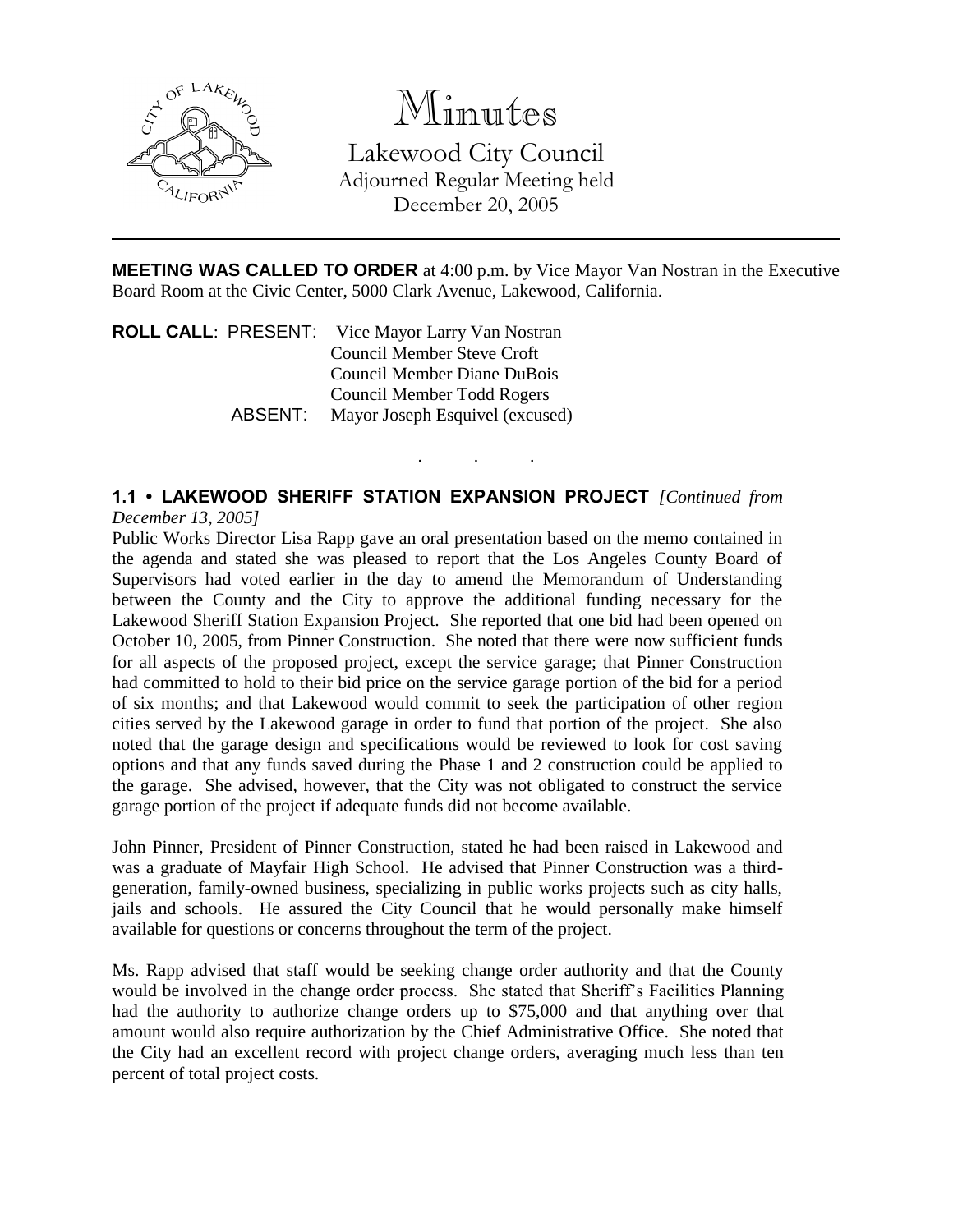**1.1 • LAKEWOOD SHERIFF STATION EXPANSION PROJECT** – Continued

Responding to a question from Council Member DuBois, Ms. Rapp stated that certain Sheriff station personnel would be relocated to the Burns Community Center and that all current tenants on the second floor at Burns would be relocated to either the Weingart Senior Center, Palms Park, or the construction trailer.

Ms. Rapp also reported that in addition to the construction bid, staff would also be asking the City Council to approve a substitution of electrical contractor on the project and retain a consultant to provide construction material testing and inspection services. A second project was included for the removal of hazardous materials from the Phase 1 building areas and a purchasing contract for the lease of two trailers to be utilized as temporary office space. The last item was an appropriation to the project account to cover certain soft costs that the City had committed to cover, such as architectural, engineering and consultant services. She concluded by stating that the recommendations of staff included: 1) Approve and adopt the plans, specification and working details of project; 2) award a contract to Pinner Construction Company, Inc. in the amount of \$13,286,000; 3) approve Change Order No. 1 to Public Works Contract No. 05-06 reducing the contract amount by \$489,378 to a new total of \$12,796,622; 4) authorize staff to approve a cumulative total of change orders for PW 05-06, not to exceed \$1,277,000, in accordance with procedures contained in the MOU with the County; 5) approve the substitution of the listed electrical sub-contractor; 6) award Public Works Contract No. 05-14, for asbestos abatement to A & V Contractors, Inc. in the amount of \$16,990; 7) authorize staff to approve a cumulative total of change orders for PW 05-14, not to exceed \$1,500; 8) award Purchasing Bid No. 05-06, for Temporary Construction Office Trailers to Williams Scotsman, Inc. in the amount of \$40,228; 9) approve an agreement with AESCO Technologies, Inc. for construction materials and testing services in an amount not to exceed \$26,000; 10) authorize the Director of Public Works to sign invoices and agreement letters with utility companies for the project; 11) approve Amendment No. 1 to the Memorandum of Understanding between the County of Los Angeles and the City; and 12) appropriate \$526,330 to the project account to fund remaining soft costs.

Vice Mayor Van Nostran opened the public hearing at 4:18 p.m. and called for anyone in the audience wishing to address the City Council on this matter.

Commander Marv Cavanaugh, L.A. County Sheriff Department, stated that this project had begun years ago while Captain Robert Osborne was the commander of the Lakewood station. He added that although funding the project had been a major challenge, the Department considered Lakewood to be their flagship station and it was necessary to upgrade to 21st century technology. He thanked Lakewood station Captain Dave Fender, Lisa Rapp and the Public Works staff for their efforts to make this project a reality. He also thanked the City Council for their ongoing partnership with the Sheriff's Department.

Vice Mayor Van Nostran thanked the Sheriff's Department for their commitment to this project and to the community and stated that the City Council looked forward to the successful completion of this project.